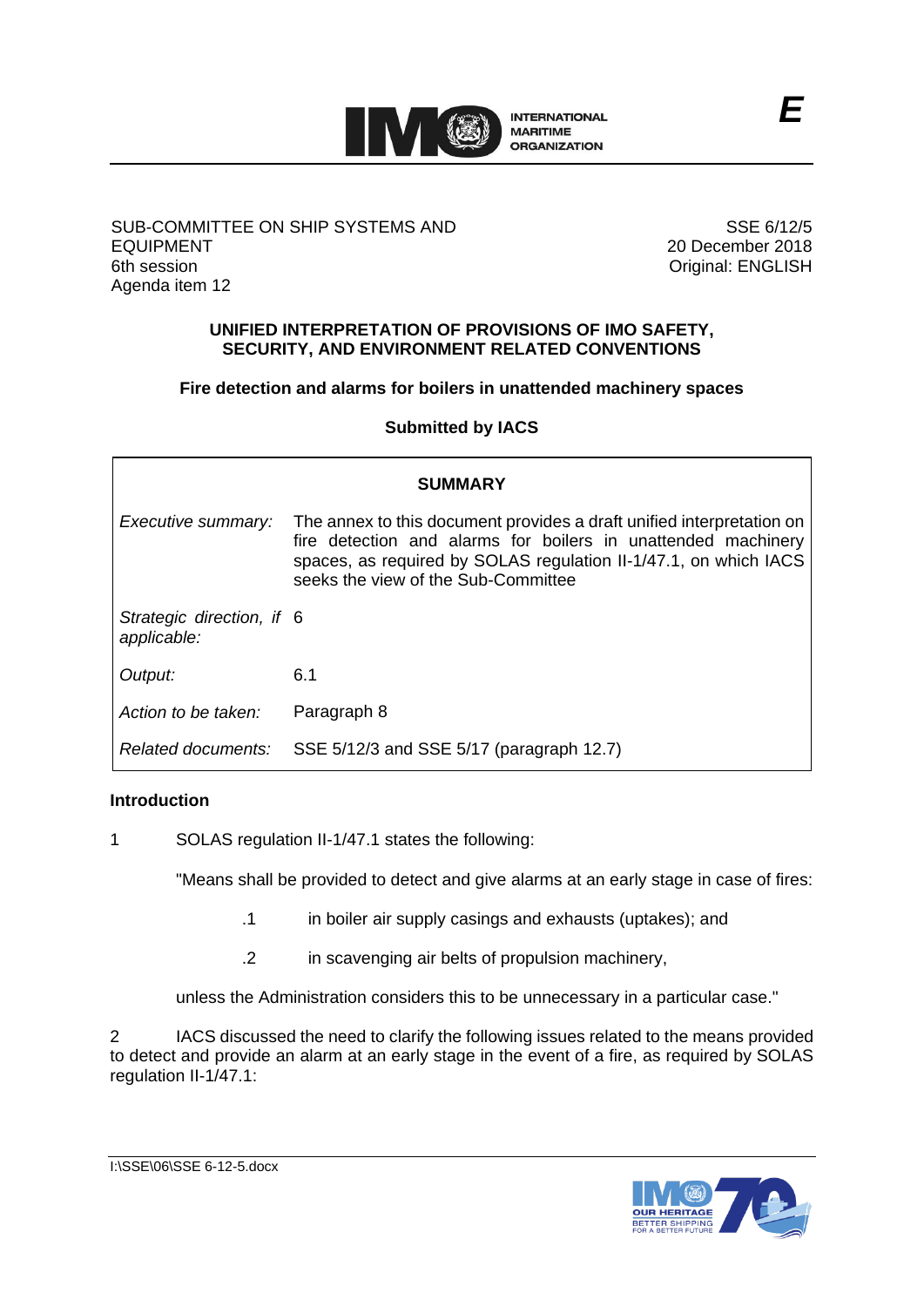- .1 the type and design of the boiler that is subject to this regulation; and
- .2 the location(s) within the boiler of this means of fire detection.

#### **Discussion**

3 Although it is understood that SOLAS regulation II-1/47.1 is based upon the premise that fires are likely to occur in boiler air supply casings and exhausts (uptakes), it is unclear to what type of boiler the regulation applies (oil fired boilers, exhaust gas boilers, economizers, composite boilers).

4 This regulation appears to imply that fires are equally likely to occur in both air supply casings and exhausts (uptakes). In the view of IACS, this assumption may not be accurate. The main cause of fires is the accumulation of soot on surfaces in the way of the hot gas flow. Only surfaces in the hot gas flow have such inherent fire risk. For example, in an auxiliary composite boiler (i.e. a boiler working both as an oil fired boiler or as an exhaust gas boiler), such as shown in figure 1 below, the duct from the draft fan to the burner (see "A" in figure 1 below) is considered to correspond to "air supply casings" but there is no reason to expect that fires will occur at such locations. Therefore, it is considered that this location should not be subject to the provisions of SOLAS regulation II-1/47.1.



Figure 1: Example of auxiliary composite boiler

It is considered that only boilers with an inherent fire risk should be subject to the provisions of this regulation and in this context:

.1 "inherent fire risk in exhaust uptake" means fire risk introduced by deposited soot on extended heating surfaces, e.g. finned water tubes or pinned water tubes; and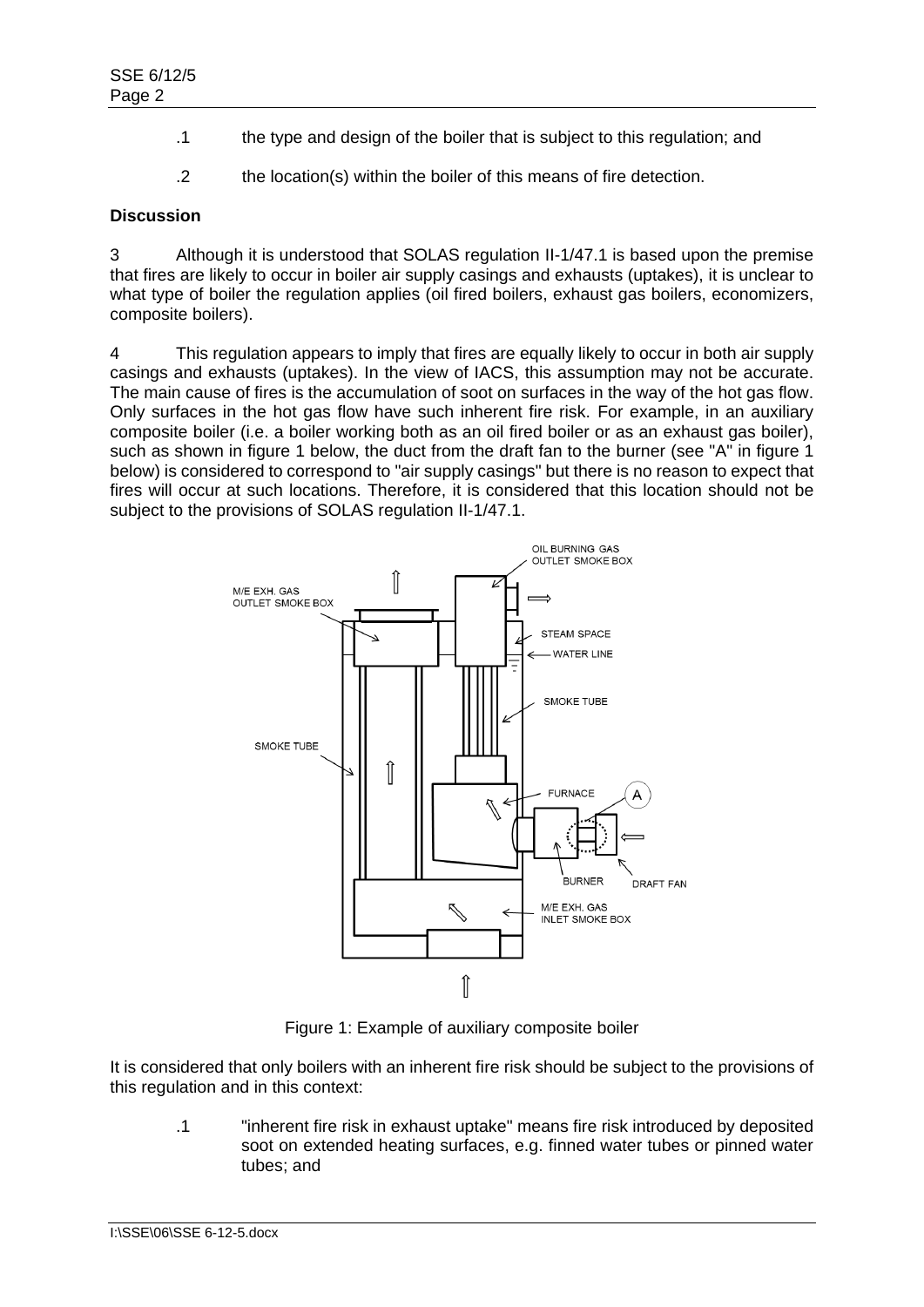.2 "inherent fire risk in air supply casing" means fire risk introduced by the presence of heat, oxygen and fuel soot to the air supply casing (as may be the case in, e.g. rotary heat exchangers).

5 In this regard, IACS notes the following views expressed when the Sub-Committee considered document SSE 5/12/3 (IACS) (SSE 5/17, paragraph 12.7):

- .1 the assessment and limits of inherent risk to determine the application of SOLAS regulation II-1/47 were unclear;
- .2 there was no certainty about how the tendency to accumulate soot on surfaces would be assessed by surveyors; and
- .3 the basis for the definitions proposed were unknown.
- 6 In response, IACS offers the following further clarification:
	- .1 No type of boiler is, per se, exempt from the provisions of SOLAS regulation II-1/47.1. The presence of an inherent fire risk is considered a design feature. During the design assessment it is established whether such a fire risk exists.
	- .2 It is considered that heat, oxygen and fuel soot need to be present simultaneously to constitute a fire risk. In the absence of devices, such as rotary heat exchangers, where fuel soot can accumulate, the mere presence of heat and oxygen is not considered critical and, therefore, the fire risk is negligible.
	- .3 Regular visual inspections are carried out as part of the survey regime.
	- .4 The definitions are based on the most commonly used terminology in the marine boiler industry.

7 Taking the above comments and analysis into consideration, IACS has drafted a unified interpretation, as set out in the annex to this document with a view to clarifying the application of SOLAS regulation II-1/47.1.

# **Action requested of the Sub-Committee**

8 The Sub-Committee is invited to consider the foregoing and the draft unified interpretation, as set out in the annex, and take action, as appropriate.

\*\*\*